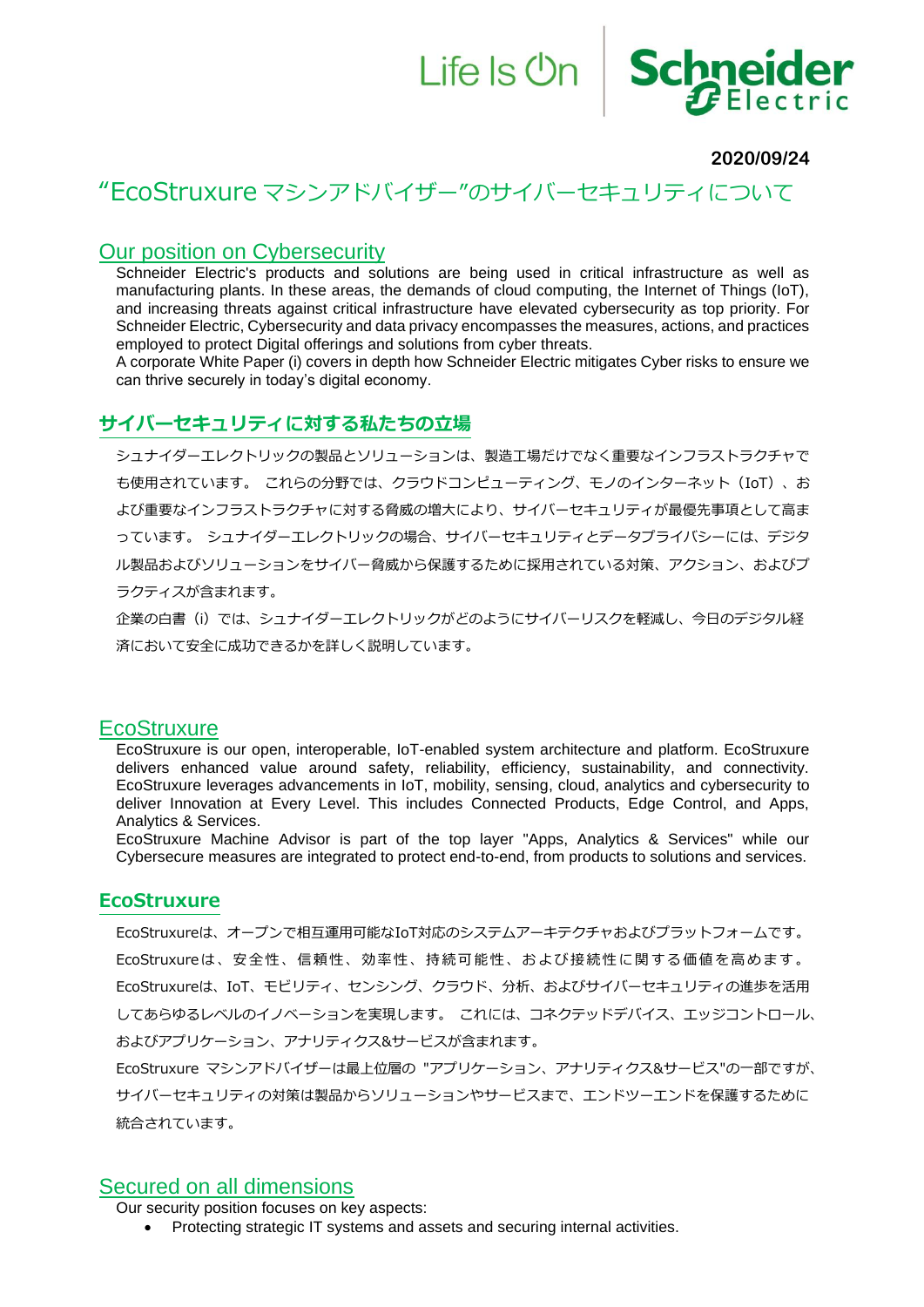

• Leading the digital transformation of energy management and automation.

Designing and developing new solutions and products within a Cybersecure framework.

### **あらゆる方向に対して安全**

私たちのセキュリティのポジションは重要な側面に焦点を当てています。

- 戦略的なITシステムと資産を保護し、内部活動を保護する。
- エネルギー管理と自動化のデジタル変革を先導。

サイバーセキュリティの枠組みの中で新しいソリューションや製品を設計し開発する。

#### Secured infrastructure

The service implementation relies on Microsoft Azure and therefore uses state of the art technologies and security practices. See (ii).

## **安全なインフラストラクチャ**

サービスの実装はMicrosoft Azureに依存しているため、最先端のテクノロジとセキュリティプラクティスを使 用しています。 (ii)を参照ください。

### Secure by design

Considering the design of the solution, Schneider Electric EcoStruxure Machine Advisor is developed with cyber security concern in mind:

- Designed with Customer security constraints as main input and In-Depth Security architecture principles.
- Follow a strict Secure Development Lifecycle detailed just after.
- Conduct regular Cybersecurity assessments, with periodic penetration tests and code scans, managed by a global Schneider Electric Cybersecurity instance, and based on ISO 27001 and IEC 62443.

The service uses global Schneider Electric's EcoStruxure Technology Platform (ETP) for Machine to Machine data exchange and Time Series Storage. This platform is implemented on top of Microsoft Azure too.

Users access is protected and authorized by global Schneider Electric's Identity & Access Management system (IDMS), with a multifactor authentication for increased security providing a Single Sign On with other Schneider Electric services.

#### **設計による安全**

ソリューションの設計を考慮して、シュナイダーエレクトリック EcoStruxure マシンアドバイザーは、サイバ ーセキュリティへの配慮を念頭に置いて開発されています。

- お客様のセキュリティ上の制約を主な要件と詳細セキュリティアーキテクチャの原則として設計され ています。
- その直後に詳述されている厳格なセキュア開発ライフサイクルに従います。
- 定期的な侵入テストとコードスキャンを使用して、グローバルなシュナイダーエレクトリックのサイ バーセキュリティインスタンスによって管理され、ISO 27001およびIEC 62443に基づいて、定期的 なサイバーセキュリティ評価を実施します。このサービスでは、マシン to マシンデータ交換と時系列 ストレージに、グローバルなシュナイダーエレクトリックのEcoStruxure Technology Platform (ETP)を使用しています。 このプラットフォームは、Microsoft Azure上にも実装されています。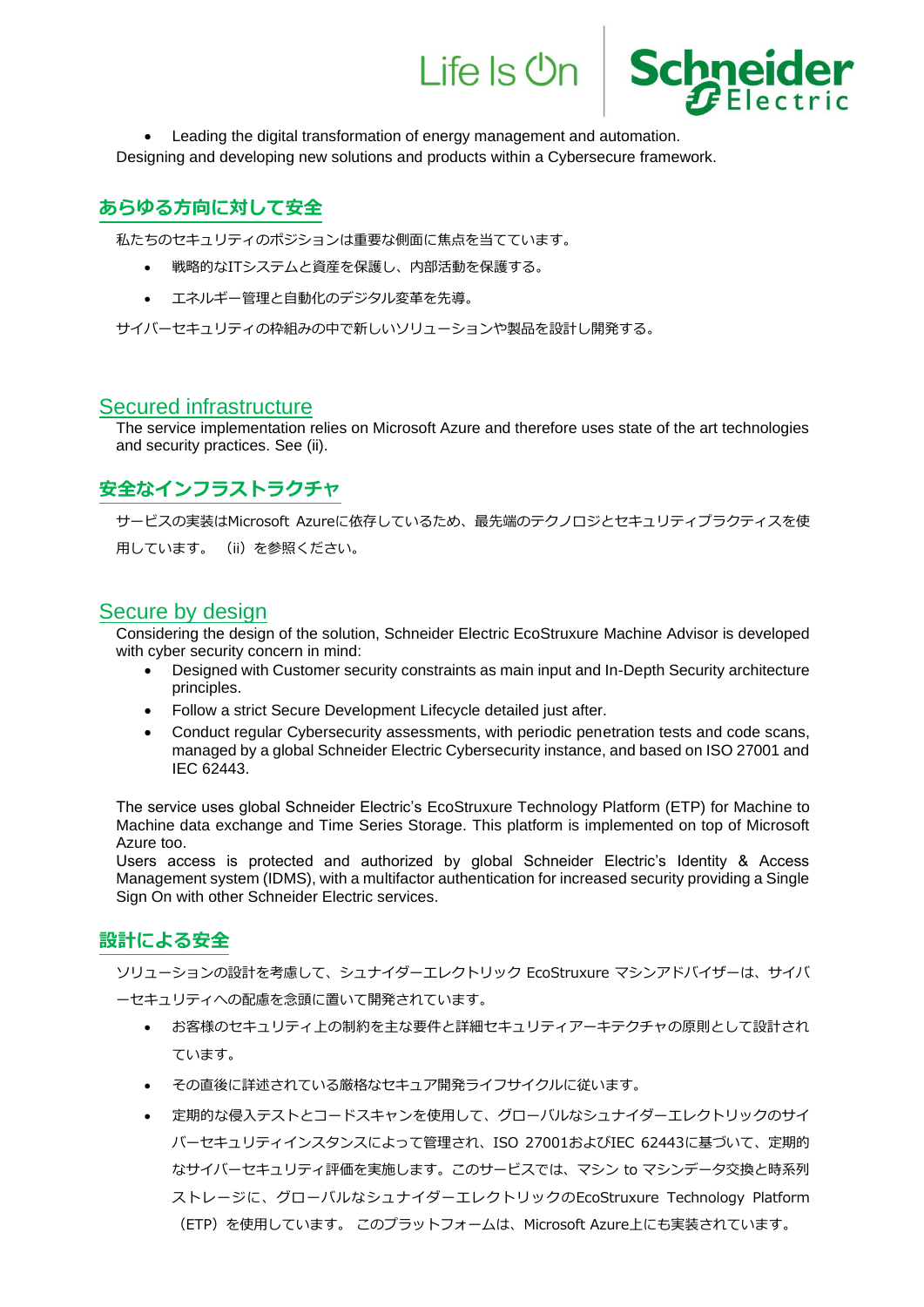

ユーザーのアクセスは、グローバルなシュナイダーエレクトリックのアイデンティティ&アクセス管理システ ム(IDMS)によって保護および承認されています。セキュリティ強化のための多要素認証により、他のシュナ イダーエレクトリックサービスとのシングルサインオンが可能になります。

#### Secured operation

A well-designed service wouldn't be considered as secure if not properly monitored. On that aspect, EcoStruxure Machine Advisor follows the global Schneider Electric's policy by implementing an Incidents Response Plan.

We also take care of Segregation of duties and Principle of Least Privilege: only a limited set of authorized Schneider-Electric personnel have access to service management. Traceability is part of the service: all accesses and activities into EcoStruxure Machine Advisor application are securely logged to allow full traceability.

#### **安全な運用**

適切に監視されていないと、適切に設計されたサービスは安全であるとは見なされません。 その点で、

EcoStruxure マシンアドバイザーは、インシデント対応計画を実施することによって、世界的なシュナイダー エレクトリックの方針に従います。

また、職務分掌および最低特権の原則にも気を配っています。サービス管理を利用できるのは、限られた権限 を与えられたシュナイダーエレクトリック担当者だけです。

トレーサビリティはサービスの一部です:EcoStruxure マシンアドバイザーアプリケーションへのすべてのア

クセスとアクティビティは、完全なトレーサビリティを可能にするために安全に記録されます。

#### Secure Development Lifecycle

Schneider Electric has adopted a best in class ISO:2700X based process that defines a Secure Development Lifecycle (SDLC) that is followed by all the offers to guarantee security best practices at each stage of application development.

Dedicated organization named "Product Security Office" (PSO) is responsible to create a Trustworthy & Compliant Control Environment (TCCE) within Schneider. The TCCE is comprised of our secure products that are tested and validated and combined with our services to solve customer cyber security objectives. The PSO aims to build products based on the Secure Development Lifecycle methodology and OWASP recommendations to ensure the creation of secure and reliable Schneider products and services that our customers can rely on.

Before any major customer release, Schneider Electric tests and validates EcoStruxure Machine Advisor offerings thanks to a dedicated world class cyber security testing in the form of penetration tests. As a final step, a complete final security review is performed by Schneider Electric PSO to confirm GO for deployment.

In case of Cyber security incident, Schneider Electric has a CERT team to manage vulnerabilities.

#### **安全な開発ライフサイクル**

シュナイダーエレクトリックは、セキュア開発ライフサイクル(SDLC)を定義するクラス最高のISO:2700X ベースのプロセスを採用しており、その後にアプリケーション開発の各段階でセキュリティのベストプラクテ ィスを保証します。

"Product Security Office"(PSO)という専用組織が、Sシュナイダー内に信頼とコンプライアンスの管理環境 (TCCE)を構築する責任を負っています。 TCCEは、お客様のサイバーセキュリティ目標を解決するためにテ ストおよび検証され、当社のサービスと組み合わされた当社の安全な製品で構成されています。 PSOは、セキ ュアな開発ライフサイクル方法論とOWASPの推奨事項に基づいて製品を構築し、お客様が信頼できる安全で信 頼性の高いシュナイダー製品およびサービスを確実に作成することを目指しています。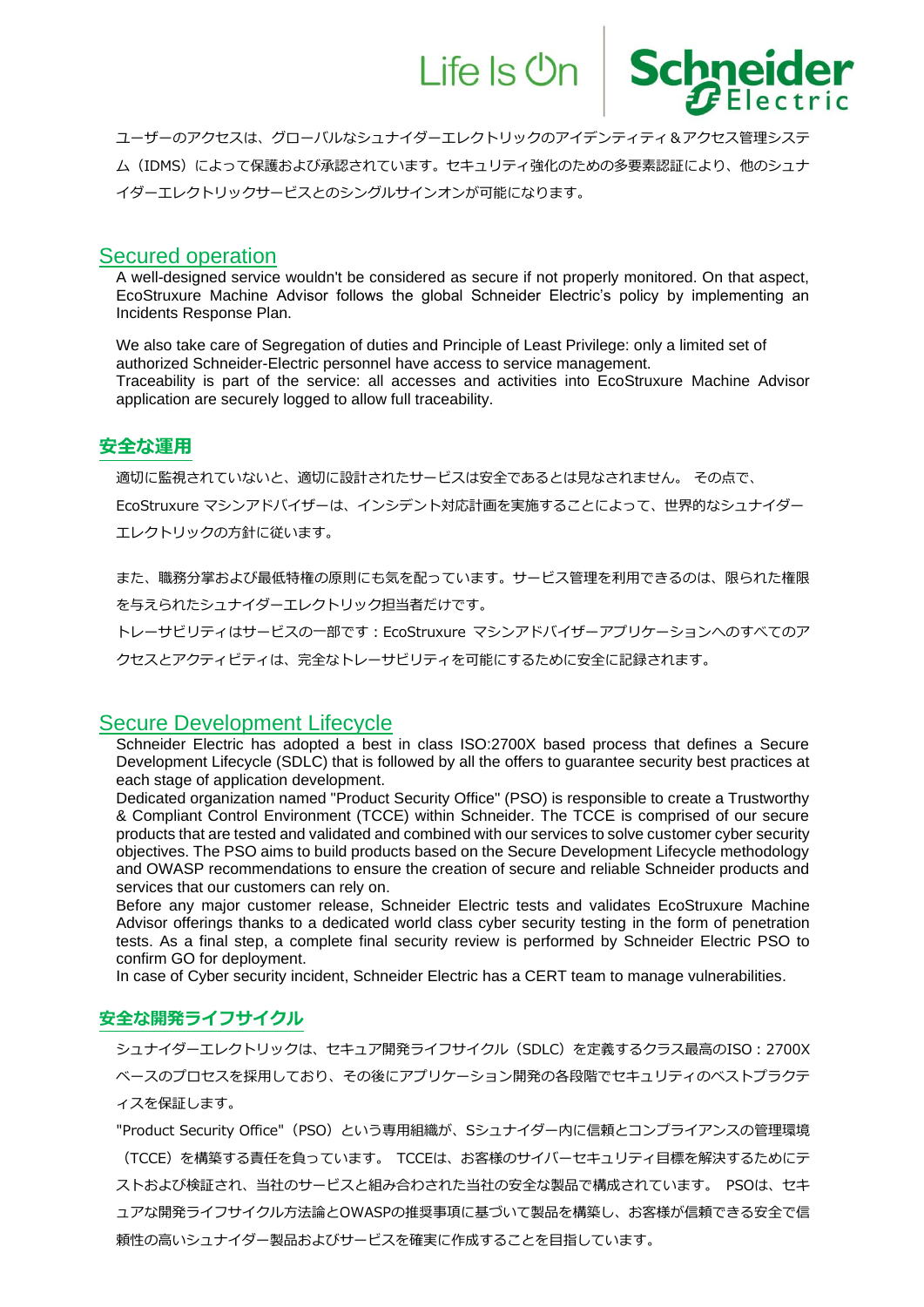

主要な顧客リリースの前に、シュナイダーエレクトリックは、侵入テストの形での専用のワールドクラスのサ イバーセキュリティテストのおかげで、EcoStruxure マシンアドバイザー製品のテストと検証を行っています。 最後のステップとして、完全な最終セキュリティレビューがシュナイダーエレクトリック PSOによって実行さ れ、導入のためにGOが確認されます。

サイバーセキュリティインシデントの場合、シュナイダーエレクトリックには脆弱性を管理するためのCERTチ ームがあります。

### Secured data collection

EcoStruxure Machine Advisor does everything to keep customers' data secure and restrict the ability of cyber attackers to intercept or tamper data exchanges.

Options for the collection of machine data are described below:

- Zero connectivity: No connection at all between the machine and the cloud. User is manually uploading a csv file containing the machine's historical data into the machine's page in EcoStruxure Machine Advisor.
- Schneider Electric or third-party gateway used to send live data from a machine to EcoStruxure Machine Advisor (how to documents explaining how to connect your gateway are available directly in Machine Advisor). Common factors over gateway connections are:
	- o Transmission flow between onsite gateways and Schneider Electric's services is encrypted using TLS 1.2 (HTTPS or MQTTS).
	- $\circ$  Connectivity doesn't require inbound connection into the Customer Network Infrastructure.
	- $\circ$  The flows are only meant and designed to send Assets measurement data to cloud.
- $\circ$  Each gateway is provided a time limited security token that can be revoked anytime Schneider Electric focuses on securing data flows, and on aligning to the latest data integrity and privacy regulatory requirements such as the European General Data Protection Regulation, GDPR.

We run dedicated compliance controls to align to these regulations.

#### **安全なデータ収集**

EcoStruxure マシンアドバイザーは、顧客のデータを安全に保ち、データ交換を傍受または改ざんするサイバ ー攻撃者の能力を制限するためにあらゆることを行います。

マシンデータを収集するためのオプションは以下のとおりです。

- 接続性ゼロ:マシンとクラウドの間にまったく接続がありません。ユーザーは手動でマシンの履歴デ ータを含むcsvファイルをEcoStruxure マシンアドバイザーのマシンのページにアップロードしてい ます。
- マシンからEcoStruxure マシンアドバイザーにライブデータを送信するために使用されるシュナイダ ーエレクトリックまたはサードパーティのゲートウェイ(ゲートウェイの接続方法を説明する文書へ の追加方法は、マシンアドバイザーで直接利用できます)。ゲートウェイ接続を介した一般的な要因 は次のとおりです。
	- o オンサイトゲートウェイとシュナイダーエレクトリックのサービス間の伝送フローは、TLS 1.2 (HTTPSまたはMQTTS)を使用して暗号化されています。
	- o 接続性は、顧客ネットワークインフラストラクチャへのインバウンド接続を必要としません。
	- o フローは、資産測定データをクラウドに送信することのみを意図して設計されています。
	- o 各ゲートウェイには、いつでも無効にできる期限付きのセキュリティトークンが提供されま す。